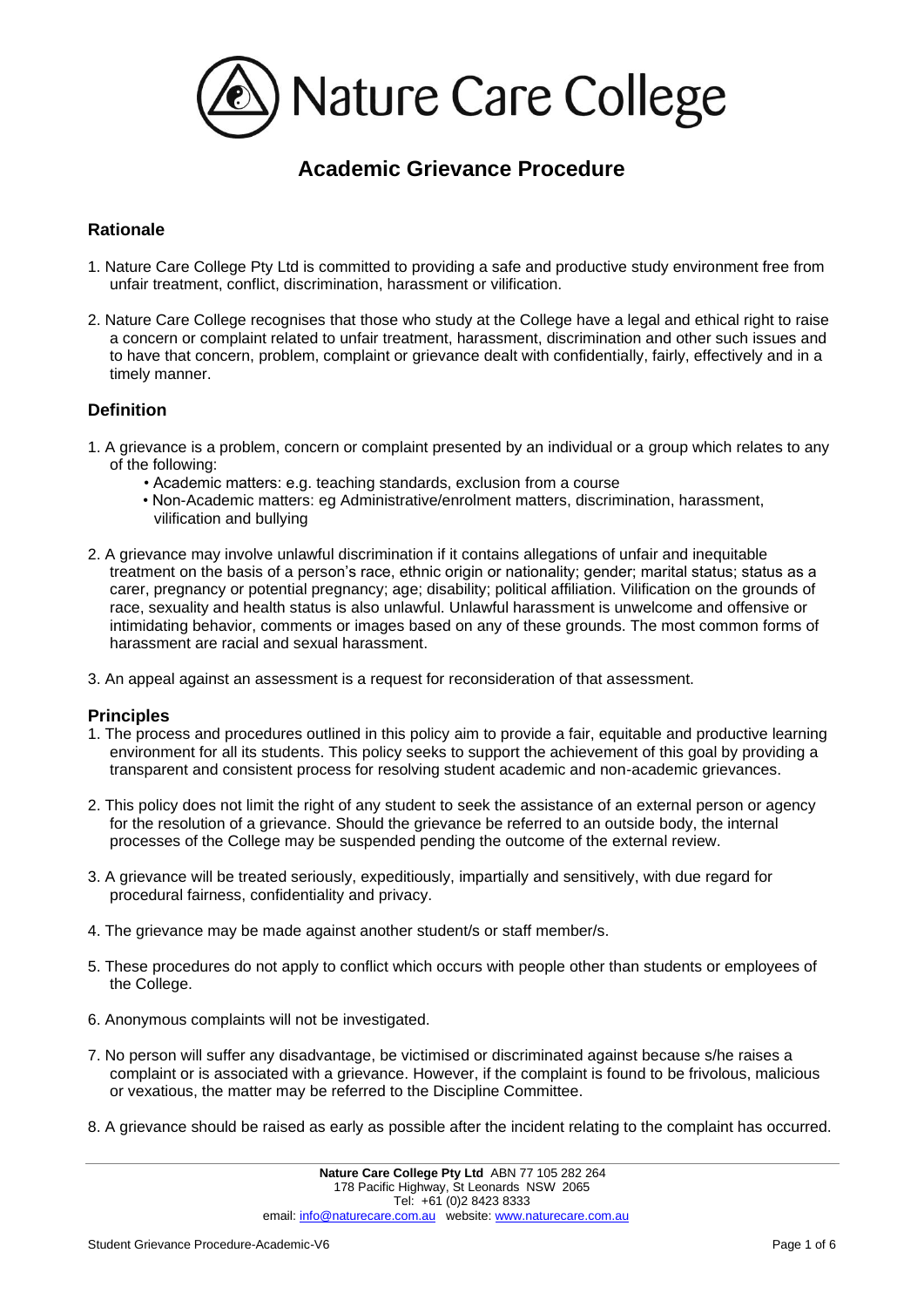9. A grievance will be addressed as close as possible to the source of student dissatisfaction. This may be influenced by the nature of the complaint and the complainant's wishes. It is recognised that this is not always possible or appropriate.

10. Wherever possible, a grievance should be resolved by a process of discussion, cooperation and conciliation; that is, there shall be a desire by the parties involved to resolve the grievance in good faith.

11. Both the person raising a grievance (the complainant) and the person against whom a grievance is made (the respondent) will receive, in confidence, appropriate information, support and assistance in resolving the grievance from Student Support services.

12. Student Support services cannot act as an advocate in resolving the complaint. This does not limit the right of the complainant to seek advocacy from a third party, if desired.

13. Appropriate records of grievances will be kept and parties to the complaint shall have appropriate access to these records.

14. Confidentiality shall be observed by all participants and at all stages of the grievance procedure.

15. At any time during the grievance process, the complainant may withdraw their complaint by notification in writing to the Director of Operations. Once withdrawn, the complainant cannot raise the matter again unless significant new information concerning the complaint is provided.

16. Unless there are exceptional circumstances, the complaint or grievance must be made within six [6] months of the action or outcome that has resulted in the complaint or grievance.

17. The complainant and all relevant parties will be informed of the outcome of the complaint or grievance in writing within fourteen (14) days of the decision.



# **Overview of Complaint Procedure**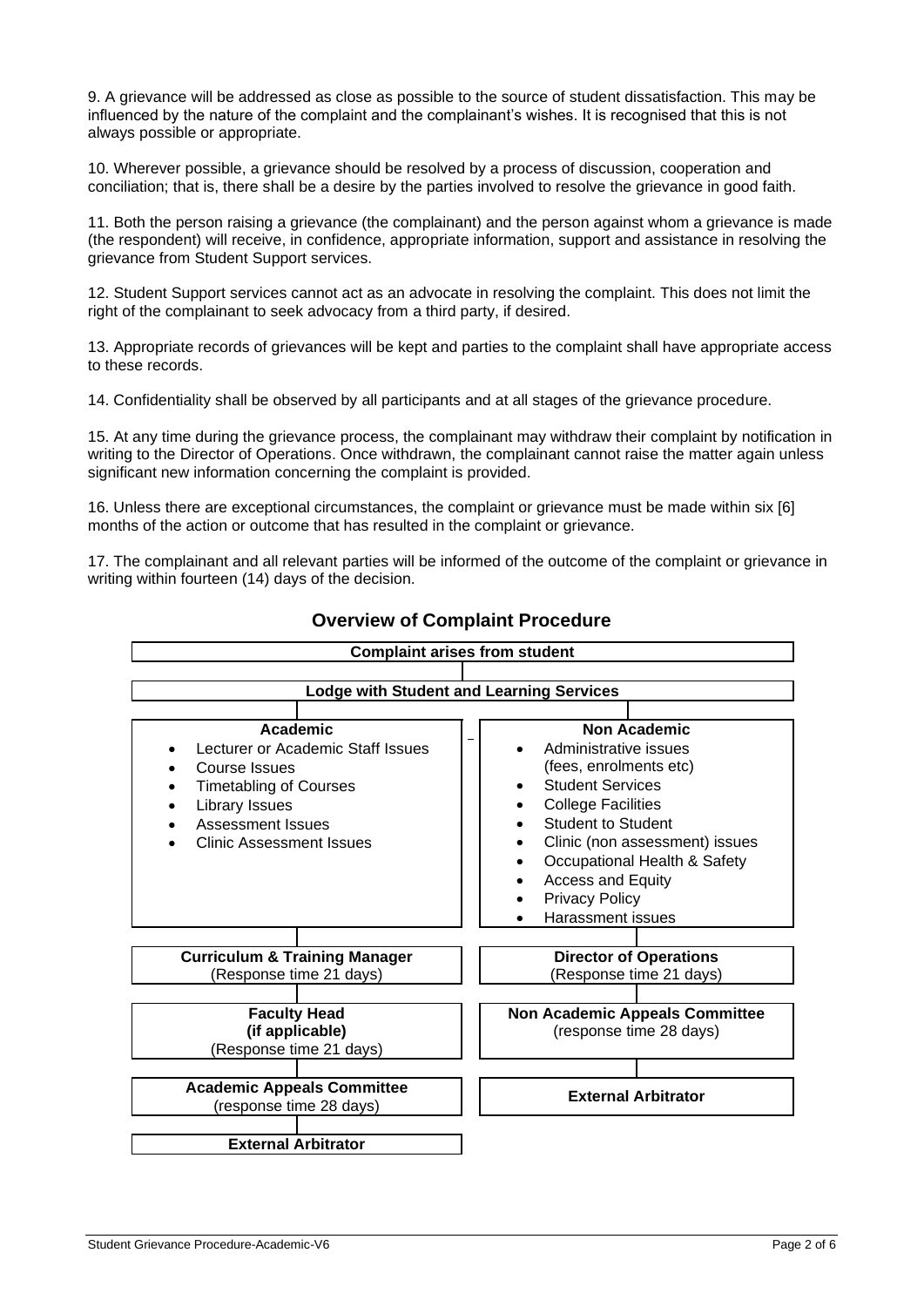# **ACADEMIC GRIEVANCE POLICY**

- 1. All students of the College or those seeking to enrol in a course of study with the College are entitled to access the grievance and appeal procedures set out in this policy, regardless of the location of the campus of the College at which the grievance has arisen, the student's place of residence or the mode in which they study.
- 2. The procedures set out in this document do not replace or modify procedures or any other responsibilities which may arise under other higher education provider policies or under statute or any other law.
- 3. The *Academic & Non-Academic Grievance Policy* is published in the *Student Handbook,* available on the Nature Care College website: [http://www.naturecare.com.au](http://www.naturecare.com.au/)
- 4. This policy is intended to cater for academic grievances that are not restricted to and may encompass any of the following:
	- a. Assessment matters, where it becomes an appeal against an assessment
	- b. Teaching standards
	- c. Exclusion from a course
	- d. Course content
- 5. This policy is communicated to academic staff through the *Academic Staff Handbook* and to support staff through the *Staff Handbook*. The *Curriculum & Training Manager* is responsible for the training of academic staff in the application of the policy. The *Director of Operations* is responsible for the training of support staff in its application.
- 6. The policy provides any student enrolled in a course of the College with three stages at which a complaint may be addressed.
- 7. The complainant and respondent will not be victimised or discriminated against in any of the three stages set out in this policy.
- 8. At all stages of the process, reasons and a full explanation in writing for decisions and actions taken as part of the procedures must be given if requested by the complainant and/or respondent (as per Standard 8.1d of the National Code 2007).
- 9. All records of all grievances and appeals and applications for review of decisions must be kept and be accessible to all interested parties (as per Standard 8.1a of the National Code 2007). Records of grievances and appeals and their outcomes will be kept strictly confidential and filed in a separate file (not kept on the student or staff file) and stored in the office of the Director of Education for a period of 5 years. Parties to the complaint will be allowed supervised access to these records.
- 10. Each party may be accompanied and assisted by a support person at any relevant meetings (as per Standard 8.1c of the National Code 2007).
- 11. If the student chooses to access the registered provider's complaints and appeals processes, Nature Care College Pty Ltd will maintain the student's enrolment while the complaints and appeals process is going on (as per Standard 8.4 of the National Code 2007).
- 12. If the internal or any external complaint handling or appeal process results in a decision that supports the student, Nature Care College Pty Ltd will immediately implement any decision and/or corrective and preventative action required and advise the student of the outcome (as per Standard 8.5 of the National Code 2007).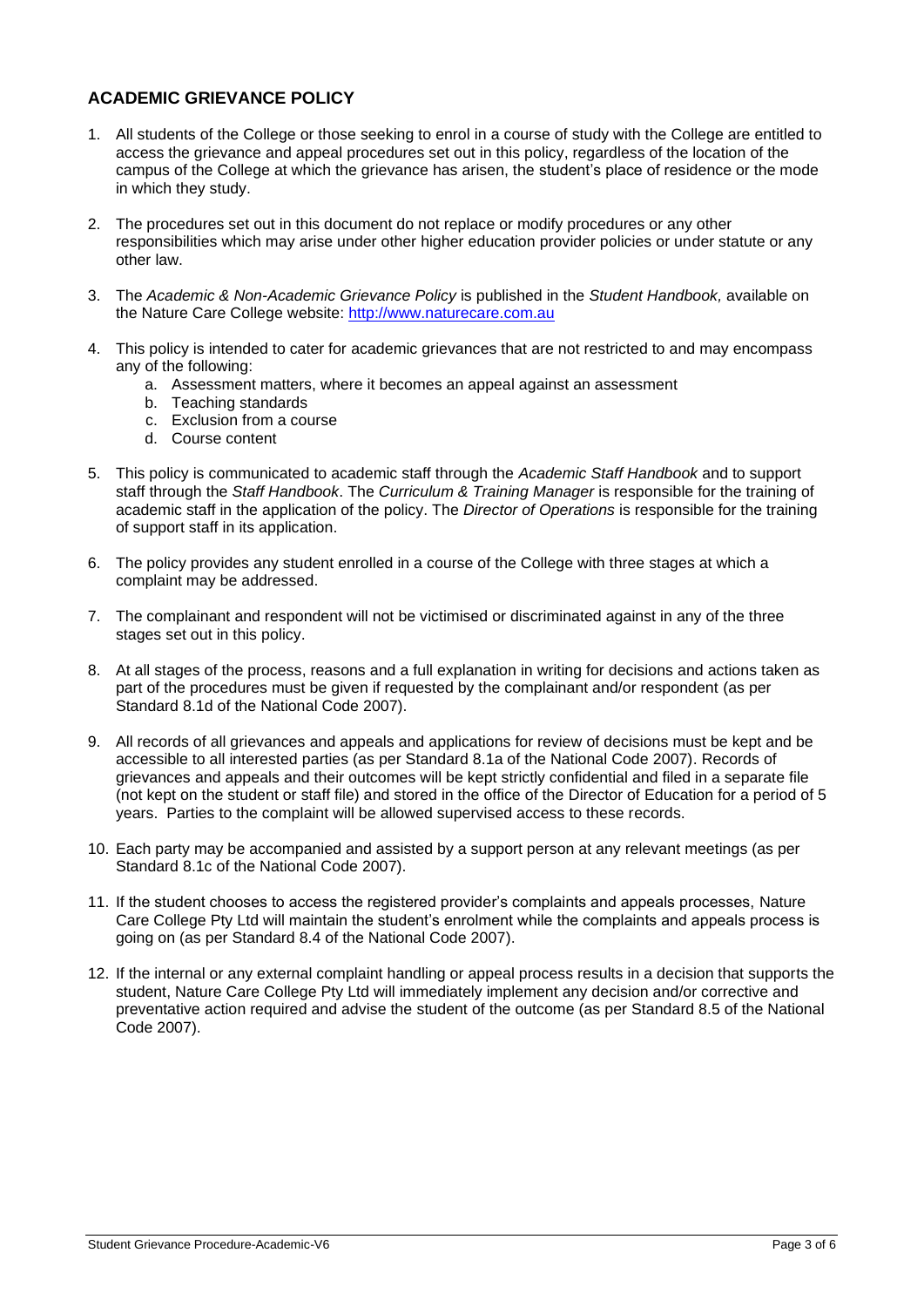# **STAGES OF RESOLUTION**

## **ACADEMIC STUDENT GRIEVANCE RESOLUTION POLICY AND PROCEDURES – ACADEMIC OTHER THAN ASSESSMENT**

**STAGE 1:** In the first instance, complaints should be discussed with the person/s involved to:

- identify and discuss the complaint or grievance with the other party
- discuss the best outcome to the complaint or grievance
- agree to act to resolve the complaint or grievance

If you feel it is not appropriate for you to talk to the person/s involved then talk to or put your complaint in writing and address the letter to the Curriculum & Training Manager.

The complaint must be dealt within a reasonable time frame and at any rate the process will commence within 10 days of formal lodgement of the complaint and supporting information (as per Standard 8.1e of the National Code 2007), and where possible handled within the context of the relationship between the student and the person to whom the complaint is made. This arrangement is free of charge (as per Standard 8.1b of the National Code 2007) however; any costs incurred by the complainant in attending such appearance must be born by the complainant.

- **STAGE 2**: If unsatisfied with the response to the complaint or the time taken to resolve the matter, the complainant may submit the complaint in writing to the Curriculum & Training Manager and/or explicitly seek the involvement of the Academic Appeals Committee. The Chairperson of the Academic Appeals Committee will deal with the complaint within a reasonable time, normally within 30 days of formal lodgement of the complaint and supporting documentation. This arrangement is free of charge (as per Standard 8.1b of the National Code 2007) however; any costs incurred by the complainant in attending such appearance must be born by the complainant. Nature Care College Pty Ltd will provide you with a written statement of the appeal outcome, including details of the reasons for the outcome (as per Standard 8.1d of the National Code 2007).
- **STAGE 3**: If not satisfied with the decision of the Chairperson of the Academic Appeals Committee, the complainant may request that the matter be dealt with through an external dispute resolution process by the person/body appointed by the provider for that purpose Nature Care College Pty Ltd will advise the complainant of his or her right to do so at minimal or no cost (as per Standard 8.3 of the National Code 2007). If you are dissatisfied with the outcome of the mediation you may appeal the decision by requesting an external independent arbitrator. one such mediator is Leadr –, www.leadr@leadr.com.au This gives you the opportunity to formally present your case. Nature care College Pty Ltd will provide you with a written statement of the appeal outcome.

**Informal Resolution** – 'Round Table Conference' (Optional)

- The College can organise a 'Round Table Conference' between the student and a College representative.
- Options will be discussed and the desirable result is resolution of the complaint through conciliation. The outcome of Step 4 - the 'Round Table Conference' will be agreed to at the completion of the 'Round Table Conference'..
- If the complaint remains unresolved then the student can proceed to Formal Resolution.

**Formal Resolution** – External Professional Mediator Appointed

- Formal Dispute Resolution may be requested after all appropriate forms of informal resolution have been sought. The student can request mediation by completing an appropriate 'Request for Mediation' form. An external mediator will be appointed by the college one such mediator is Leadr – www.leadr@leadr.com.au. Mediator will be organised within 14 working days and the outcome of this mediation will be known at the end of the mediation process.
- A support person may accompany the student during the Mediation.
- Both parties will commit to resolving the complaint.
- The Mediator will provide a report on all outcomes of the Mediation to the provider and student.
- At completion of the Mediation, both parties must sign an Agreement agreeing to the outcomes.

This agreement does not remove the right to take further action under Australia's consumer protection laws. The procedures set out in this document do not replace or modify procedures or any other responsibilities which may arise under other higher education provider policies or under statute or any other law.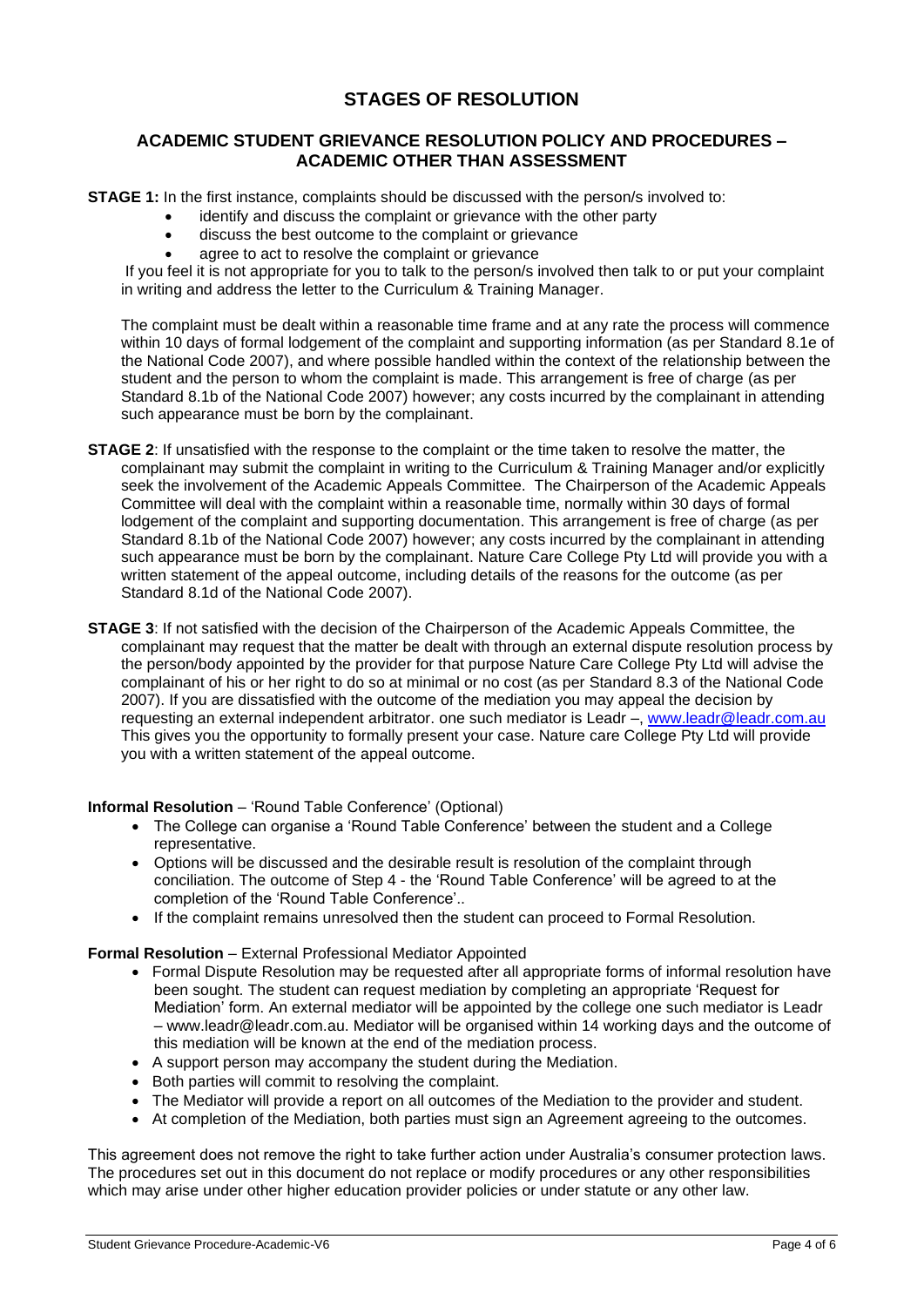### **Student Complaints and Appeals Relating to Assessment Procedure**

### **Informal Resolution –**

'Round Table Conference'

# **Formal Resolution –**

External professional Mediator Appointed

#### **Academic Appeals Relating to Assessment**

To lodge an appeal against an assessment, students should complete the *Notice of Intention to Appeal* form and return to Student Learning Services within 14 days of receipt of result.

Prior to taking this step you should make every effort to resolve the matter with your assessor.

Upon receipt of the *Notice of Intention to Appeal* form, the College will convene a panel of independent assessors to review the assessment. You will be given the opportunity to formally present your case.

The Appeals Process is set out below. All appeals regarding assessment will follow this process.

## **Notification of Outcome**

The Curriculum & Training Manager will formally advise you in writing of the outcome of your appeal. Should students be dissatisfied with the outcome of the Academic Appeals Committee, as in other cases of complaint, an external arbitrator may be appointed.